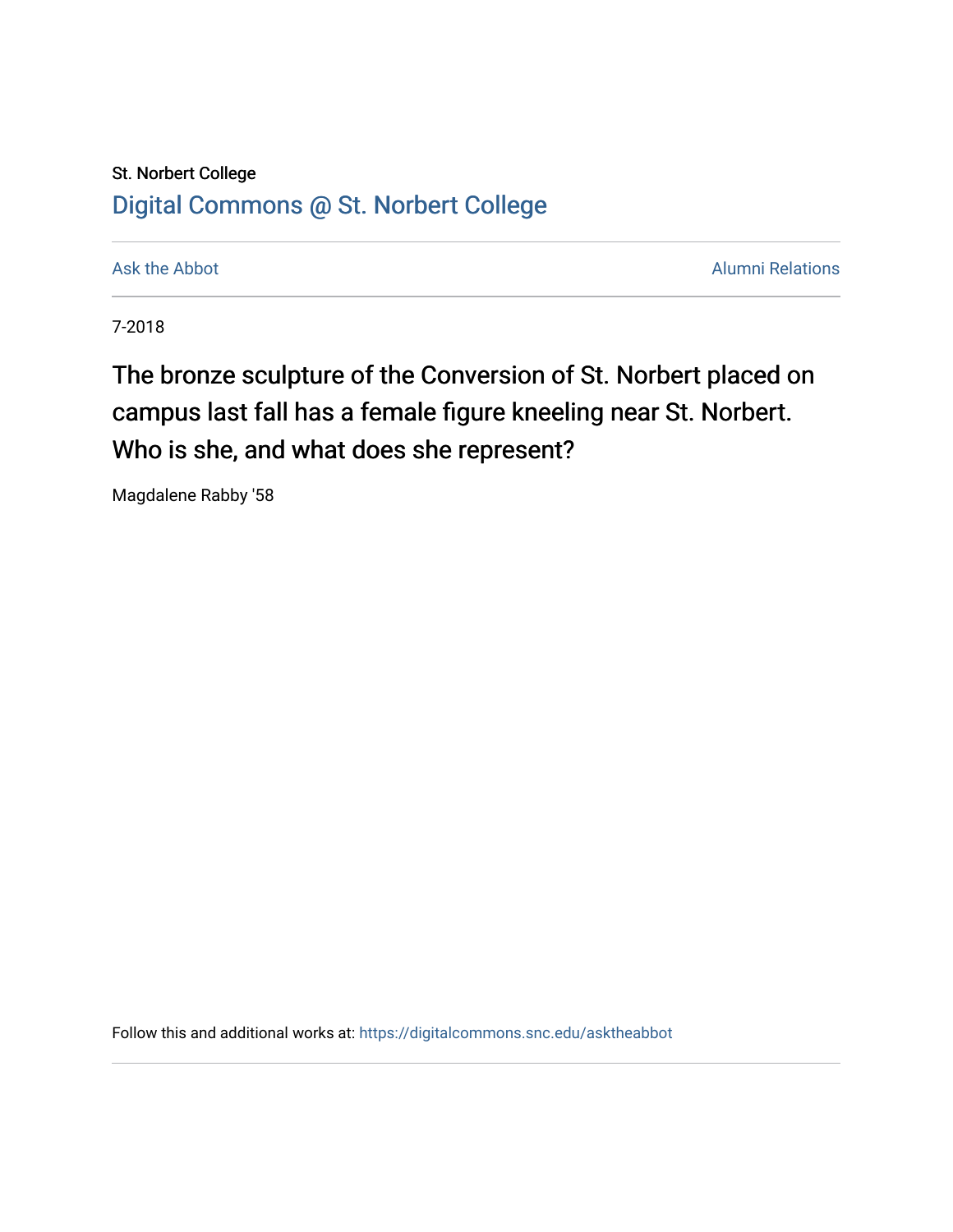

[Academics](https://www.snc.edu/academics) [Admission](https://www.snc.edu/admission) [Campus Life](https://www.snc.edu/campuslife) [Living Norbertine](https://www.snc.edu/livingnorbertine) [Athletics](https://www.snc.edu/athletics) [About](https://www.snc.edu/about)

Q

Giving

to SNC

[Alumni](https://www.snc.edu/alumni/)  $\geq$  [Ask the Abbot](https://www.snc.edu/alumni/abbot/)  $\geq$  July 2018 合

## [Alumni](https://www.snc.edu/alumni/index.html)

[Events & Reunions](https://www.snc.edu/alumni/event/index.html) [Behind the Arch](https://www.snc.edu/alumni/event/behindthearch/) [Benefits and Services](https://www.snc.edu/alumni/benefits.html) [Get Involved](https://www.snc.edu/alumni/getinvolved.html) [Give to SNC](http://giving.snc.edu/) [Alumni Awards](https://www.snc.edu/alumni/awards/index.html) [Knight Lights](https://www.snc.edu/alumni/knightlights/index.html) [Alumni-Owned](https://www.snc.edu/alumni/directory/index.html) [Businesses Network](https://www.snc.edu/alumni/directory/index.html) [Alumni Board](https://www.snc.edu/alumni/alumniboard.html) [Student Alumni](https://www.snc.edu/alumni/saa.html) [Ambassadors](https://www.snc.edu/alumni/saa.html)

[Staff](https://www.snc.edu/alumni/contactus.html)

# July 2018 Question:

Dear Abbot Pennings,

The bronze sculpture of the Conversion of St. Norbert placed on campus last fall has a female figure kneeling near St. Norbert. Who is she, and what does she represent?

Magdalene Rabby '58

#### Answer:

Dearest Magdalene,

This is a most pleasing question since it prompts reflection upon the truly life-altering conversion that is the founding story of our beloved order. Were it not for the extraordinary 12th-century event depicted, my Norbertine brethren and I would not live together in community – nor would our beloved St. Norbert College have come into being.

The sculpture depicts that pivotal moment in our founding saint's life when a bolt of lightning startled his horse and Norbert was thrown to the ground. Stunned by the fall, he recovered consciousness to hear the words of Psalm 34: "Turn from evil and do good; seek peace and pursue it." The figure you reference in your inquiry is of a spiritual nature – Divine Grace, if you will, ready to receive the heart that Norbert is pledging openly to God.

This beautiful campus monument, which keeps this beautiful and impactful moment present to our senses, is a most gracious gift from our dear friends Miriam (Brozyna) '69 and Jim



### Ask the Abbot

As the founder of St. Norbert College, and having a prime seat in the center of campus throughout the years, I, Abbot Bernard Pennings, hold the answers to many of your burning questions about the college. [Submit Your Question](https://www.snc.edu/alumni/abbot/index.html)